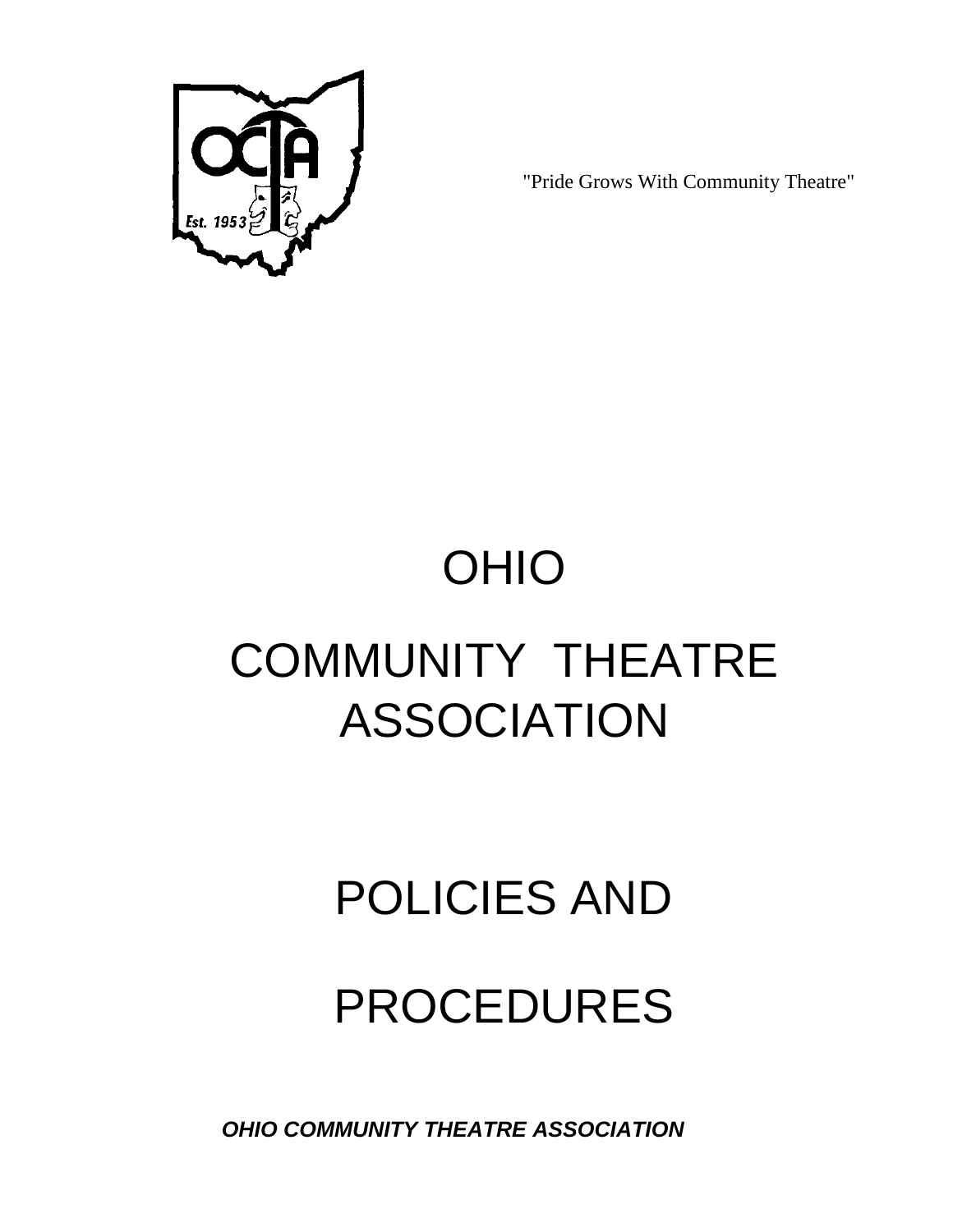### **POLICY HANDBOOK – TABLE OF CONTENTS FEE SCHEDULE: ADOPTED - January 2004 UPDATED September 2017**

#### **ADOPTION/REVIEW/REVISION DATE**

| <b>ADMINISTRATION</b>                                    |                                               |
|----------------------------------------------------------|-----------------------------------------------|
| <b>Bereavement</b>                                       | $R -$ July 2017                               |
| <b>Board Candidates / Elections</b>                      | $R - October$ 2016                            |
| <b>Board Meeting Schedule</b>                            | $R -$ July 2017                               |
| <b>Board Member Attendance</b>                           | R - October 2016                              |
| <b>Budget</b>                                            | $R - October$ 2016                            |
| Checking / Savings / Money Accounts                      | $R - October$ 2016                            |
| <b>Conference Site Selection</b>                         | $R - October$ 2016                            |
| <b>Conflict Of Interest</b>                              | $R - October$ 2016                            |
| <b>Executive Committee</b>                               | $R - October$ 2016                            |
| <b>Honorary Lifetime Membership</b>                      | $R -$ July 2017                               |
| <b>OCTA Hall Of Fame Award</b>                           | $R -$ July 2017                               |
| <b>OCTA Spirit Of Community Theatre Award</b>            | $R -$ July 2017                               |
| Organizational Identity & Logo Use<br>$R - October$ 2016 | R - October 2016 Outside Meeting Attendance   |
| Outstanding Theatre Delegate Award<br>$R - October$ 2016 | R – October 2016 Recognition Plaques / Awards |
| <b>Refund of Registration Monies</b>                     | $R - October$ 2016                            |
| <b>Regional Finances</b>                                 | $R - October$ 2016                            |
| <b>Regional Representative Elections</b>                 | $R - October$ 2016                            |
| <b>Standards Of Conduct</b>                              | $R - October$ 2016                            |
| <b>Travel and Lodging</b>                                | $R - October$ 2016                            |
| <b>Visitors</b>                                          | $R - October$ 2016                            |
| <b>FUNDRAISING</b>                                       |                                               |
| <b>College Scholarship</b>                               | $R -$ July 2017                               |
| <b>MMPR</b>                                              |                                               |
| <b>Cuelines</b>                                          | $R -$ July 2017                               |
| Membership                                               | R - Sept 2017                                 |
| <b>New Member Theatre Welcome</b>                        | $R -$ July 2017                               |
| <b>PROGRAMMING</b>                                       |                                               |
| Board Member Participation In OCTA Event                 | $R -$ Sept 2017                               |
| <b>Conference Chair</b>                                  | $R -$ July 2017                               |
| Guide / Respondent / Speakers Bureau                     | $R -$ July 2017                               |
| <b>Regional OCTAFests</b>                                | R - Sept 2017                                 |
| <b>Responders</b>                                        | R - Sept 2017                                 |
| <b>Script Library</b>                                    | $R -$ July 2017                               |
| <b>Workshop Leaders</b>                                  | $R -$ July 2017                               |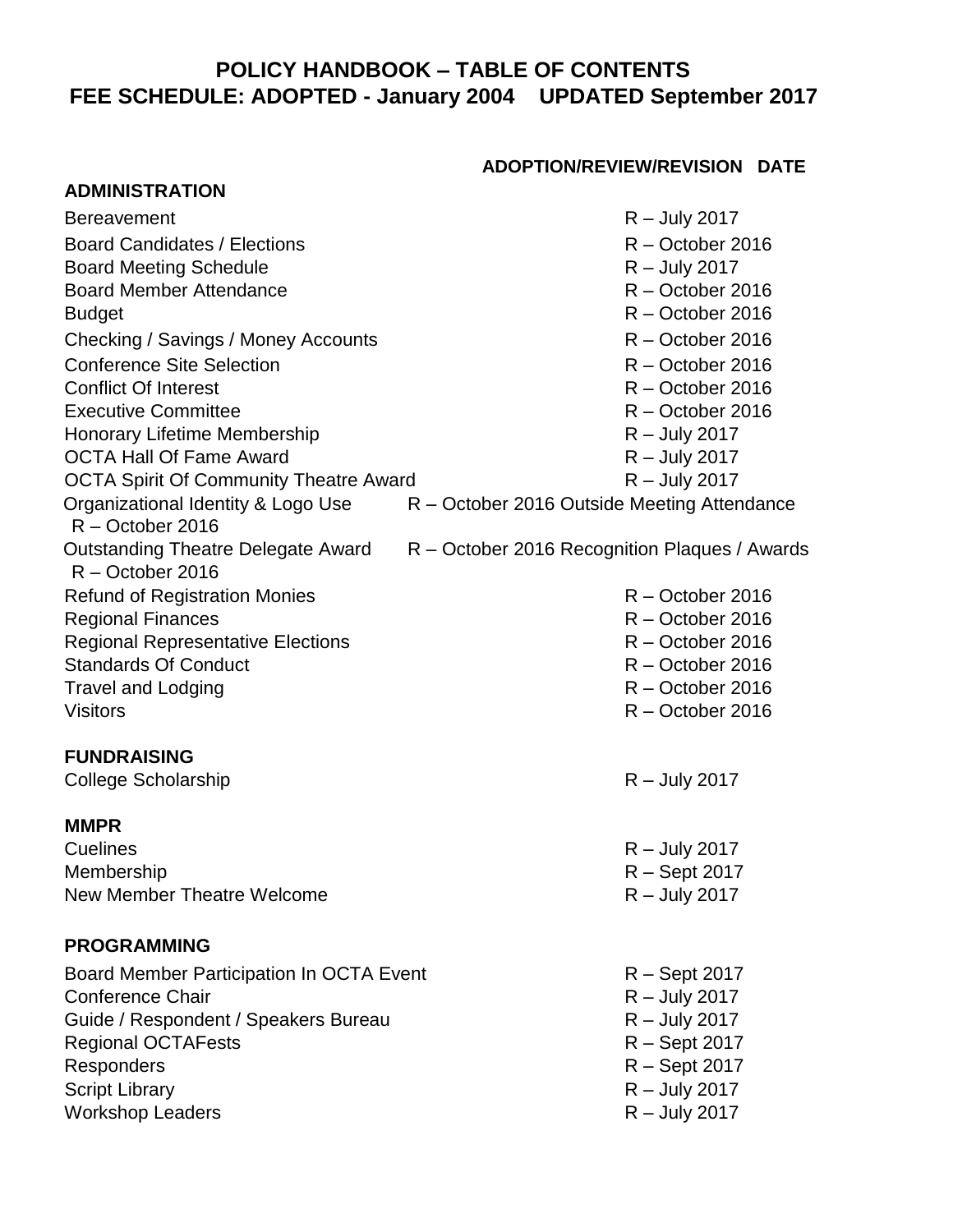### *OHIO COMMUNITY THEATRE ASSOCIATION FEE SCHEDULE*

| <b>MEMBERSHIP</b>                                                                                                                                                                         | \$65.00 Community Theatre Annual Dues (Jan/Dec).<br>Theatre Dues and Fees are due by March 1st or a 20% late fee will be assessed.                                                                                                                                                                |
|-------------------------------------------------------------------------------------------------------------------------------------------------------------------------------------------|---------------------------------------------------------------------------------------------------------------------------------------------------------------------------------------------------------------------------------------------------------------------------------------------------|
|                                                                                                                                                                                           | \$20.00 Individual Member for 1st year (Jan/Dec), \$30.00 to renew.                                                                                                                                                                                                                               |
| <b>GUIDE/RESPONDENT</b><br><b>SPEAKERS BUREAU</b>                                                                                                                                         | \$35.00 upon third visit of Guide/Respondent/Speaker's Bureau per theatre season<br>(Sept thru Aug) (First two visits are free.)                                                                                                                                                                  |
| <b>SCRIPT LIBRARY</b>                                                                                                                                                                     | \$20.00 refundable deposit each request - may request 1-15 scripts.<br>\$10.00 fee per script if lost (or same script replacement sent to Script                                                                                                                                                  |
|                                                                                                                                                                                           | Librarian for library use).                                                                                                                                                                                                                                                                       |
| <b>ANNUAL CONFERENCE</b>                                                                                                                                                                  | Registration refund minus \$10.00 Administrative fee prior to posted deadline with written or<br>emailed request only. No refunds after posted deadline.<br>10% of Annual Conference profit to be placed in Endowment fund or savings account as<br>directed by Fundraising division.             |
|                                                                                                                                                                                           | Raffle receipts from Annual Conference to be transferred to Endowment fund or savings<br>account as directed by Fundraising Division.                                                                                                                                                             |
|                                                                                                                                                                                           | Entertainment fees negotiated by Conference chair.                                                                                                                                                                                                                                                |
|                                                                                                                                                                                           | Executive Committee will negotiate and determine hotel fees for annual state conference.                                                                                                                                                                                                          |
| <b>FINANCIAL</b>                                                                                                                                                                          | \$35.00 fee for any returned check.                                                                                                                                                                                                                                                               |
| <b>NEWSLETTER</b>                                                                                                                                                                         | 10 free copies sent via US mail available with each theatre membership, upon request - must be<br>requested each year. Unlimited number of electronic newsletters available to member<br>theaters with annual updates to email addresses required.<br>\$10.00 Individual newsletter subscriptions |
| <b>ADVERTISING</b>                                                                                                                                                                        | Advertising products in Cuelines newsletter and in all print media used by OCTA during<br>calendar year:                                                                                                                                                                                          |
|                                                                                                                                                                                           | \$50.00 for 1/8 page ad - Member Theatres                                                                                                                                                                                                                                                         |
|                                                                                                                                                                                           | \$60.00 for 1/8 page ad - Outside theatres or businesses                                                                                                                                                                                                                                          |
|                                                                                                                                                                                           | \$110.00 per quarter ad - Outside theatres or businesses                                                                                                                                                                                                                                          |
|                                                                                                                                                                                           | \$200.00 for half page ad - Outside theatres or businesses                                                                                                                                                                                                                                        |
|                                                                                                                                                                                           | \$250.00 for full page ad – Outside theatres or businesses                                                                                                                                                                                                                                        |
|                                                                                                                                                                                           | \$300.00 for full page ad & table at Conference (Corporate Sponsorship)                                                                                                                                                                                                                           |
| <b>RESPONDERS: Regional</b>                                                                                                                                                               | \$50.00 for 1-5 excerpts<br>\$10.00 per excerpt for 6+ excerpts                                                                                                                                                                                                                                   |
|                                                                                                                                                                                           | \$0.35 per mile round trip for travel allowance                                                                                                                                                                                                                                                   |
| RESPONDERS: State Conf \$ 250.00 for all excerpts, all working meals, Sunday banquet, Monday lunch and lodging<br>\$ 0.35 per mile round trip for travel allowance or economy airfare fee |                                                                                                                                                                                                                                                                                                   |
| <b>WORKSHOP LEADERS</b>                                                                                                                                                                   | \$25.00 per hour for each State Conference workshop leader.<br>\$25.00 per hour for each Regional workshop leader.                                                                                                                                                                                |

#### **REGIONS** \$250.00 paid yearly to OCTA towards Festival responder travel.